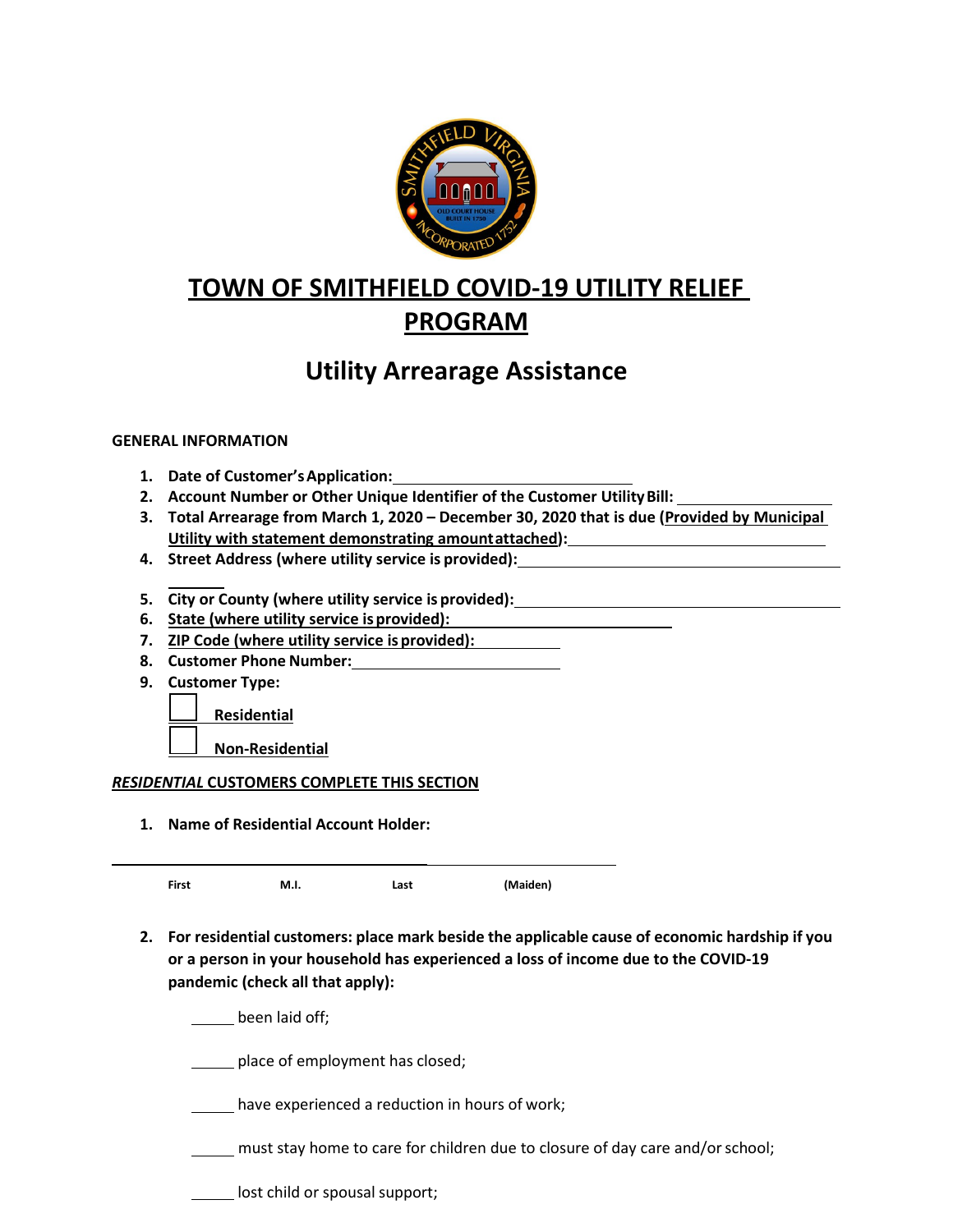not been able to work or missed hours due to contracting COVID‐19;

unable to find work due to COVID‐19;

unwilling/unable to participate in previous employment due to high risk of severe illness from COVID‐19

other (describe)

### *NON‐RESIDENTIAL* **CUSTOMERS COMPLETE THIS SECTION**

- **1. Name of Non‐Residential AccountHolder:**
- **2. Property Name:**
- **3.** Is the utility fee arrearage due to economic hardship experienced by the customer as a result of the COVID‐19 pandemic? (Check Y/N)
- **4.** YES (Eligible for relief; provide explanation below.)
- **5.** MO (Not eligible for relief.)
- **6.** Provide an explanation of the COVID‐19 related economic hardship:

### **CARES Act assistance application may:**

- Assist for bills dated March 1, 2020, to December 30, 2020, and may not be usedfor past due amounts prior to this time period or after this time period.
- Funding is designed to be a one‐time opportunity, with only one payment per household (for residential) or account holder and their successors (for non‐ residential).
- Funding can be used for the following bills:
	- **Water**

Wastewater

#### **Applicant's Certification:**

- I desire to receive any assistance to which I am legally entitled under this program and its specifications.
- I certify that the reason I am eligible for this CARES Act assistance is correct to the best of my knowledge and belief.
- I understand that my signature on this form gives permission for the staff at Town of Smithfield to verify records as necessary to verify my eligibility for assistance.